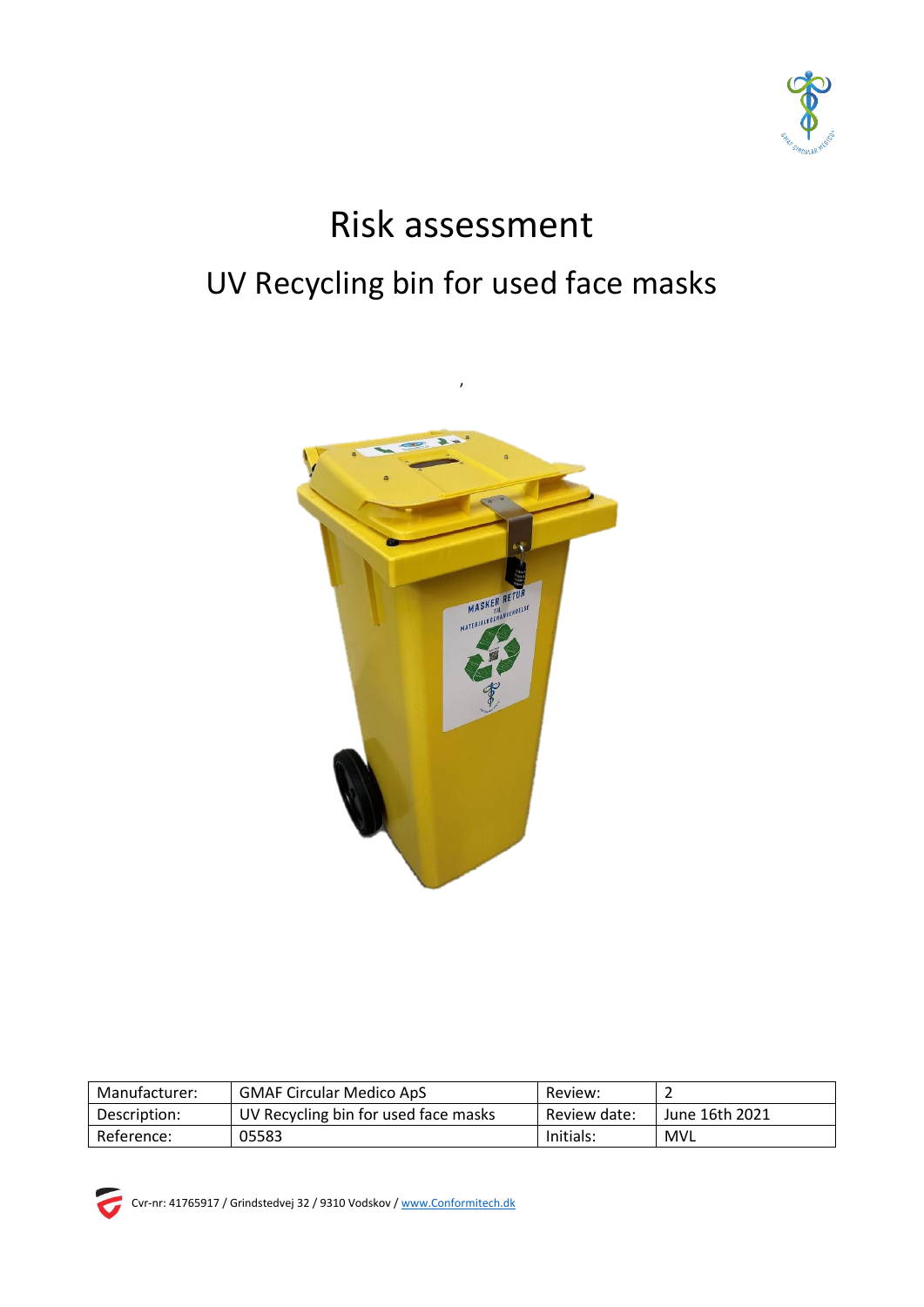# **Table of content**

| 1.                                                                                                                                                                                                |
|---------------------------------------------------------------------------------------------------------------------------------------------------------------------------------------------------|
| 2.                                                                                                                                                                                                |
| 3.                                                                                                                                                                                                |
| 4.                                                                                                                                                                                                |
| 5.                                                                                                                                                                                                |
| 6.                                                                                                                                                                                                |
| Hazards arising from electric, magnetic, and electromagnetic fields, other ionizing and non -<br>7.<br>ionizing radiation / Electric, magnetic, or electromagnetic disturbances - A.6.3 / A6.4 10 |
| 8.                                                                                                                                                                                                |
| 9.                                                                                                                                                                                                |
| 10.                                                                                                                                                                                               |
| 11.                                                                                                                                                                                               |
| 12.                                                                                                                                                                                               |
|                                                                                                                                                                                                   |
|                                                                                                                                                                                                   |
|                                                                                                                                                                                                   |

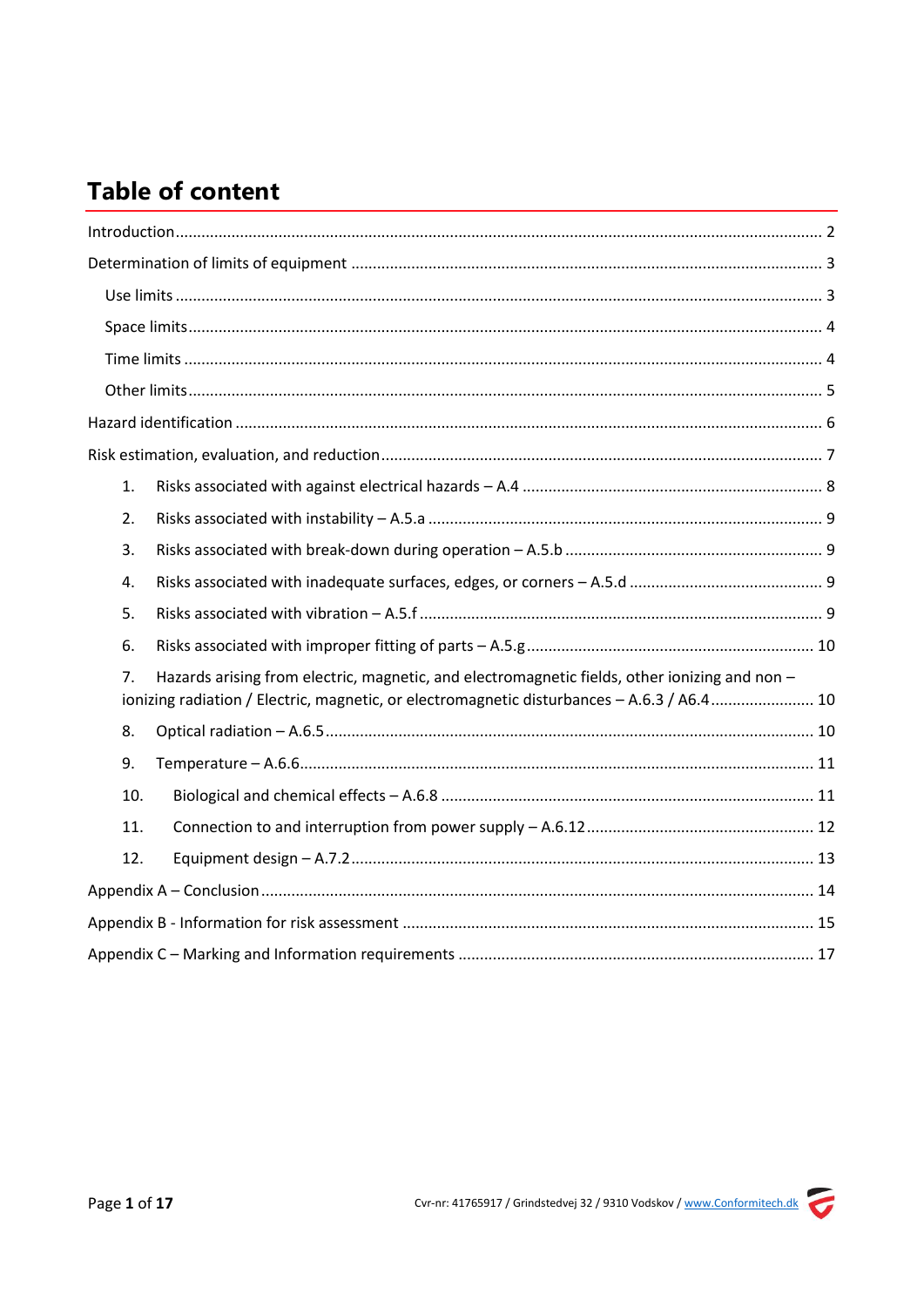

# <span id="page-2-0"></span>**Introduction**

The purpose of this risk assessment is to verify the safe construction of the equipment and study the compliance of the equipment including the power supply with the Low Voltage Directive 2014/35/EU.

The content of the risk assessment is provided in accordance with EN ISO 12100 and performed with guidance from CENELEC guide 32 - Guidelines for Safety Related Risk Assessment and Risk Reduction for Low Voltage Equipment.

The Low Voltage Directive 2014/35/EU article 3, states that:

"*Electrical equipment may be made available on the Union market only if, having been constructed in accordance with good engineering practice in safety matters in force in the Union, it does not endanger the health and safety of persons and domestic animals, or property, when properly installed and maintained and used in applications for which it was made.*"

The principal elements of the safety objectives are listed in Annex I.

"*Before placing equipment on the market and/or putting it into service, the manufacturer or his authorised representative shall:*

(a) *ensure that it satisfies the relevant essential health and safety requirements set out in Annex I;"*

To determine compliance between the equipment and the Low Voltage Directive, the design of the equipment will be assessed regarding the essential health and safety requirements set out in Annex I. The risk assessment will contain documentation regarding all the relevant essential health and safety requirements. Where the equipment is lacking regarding health and safety, a suitable solution is provided to bring the equipment into conformity.

Annex A (3) of the CENELEC guide 32 states that all hazards present on the equipment shall be mitigated in accordance with the safety principles described below:

"*In selecting the most appropriate methods, the manufacturer or his authorised representative must apply the following principles, in the order given:*

*— eliminate or reduce risks as far as possible (inherently safe machinery design and construction),*

- *— take the necessary protective measures in relation to risks that cannot be eliminated,*
- *— inform users of the residual risks due to any shortcomings of the protective measures adopted, indicate whether any particular training is required and specify any need to provide personal protective equipment."*

Furthermore, the reader is presumed to have a basic understanding of the equipment in case. If this is not the case, a description of the equipment can be found in Appendix B - [Information for risk assessment.](#page-15-0)

Finally, to ease the workload of the designers – a conclusion has been included and can be found in [Appen](#page-14-0)dix A – [Conclusion.](#page-14-0) The conclusion contains necessary control measures, if any, that needs to be carried out for the equipment to achieve conformity.

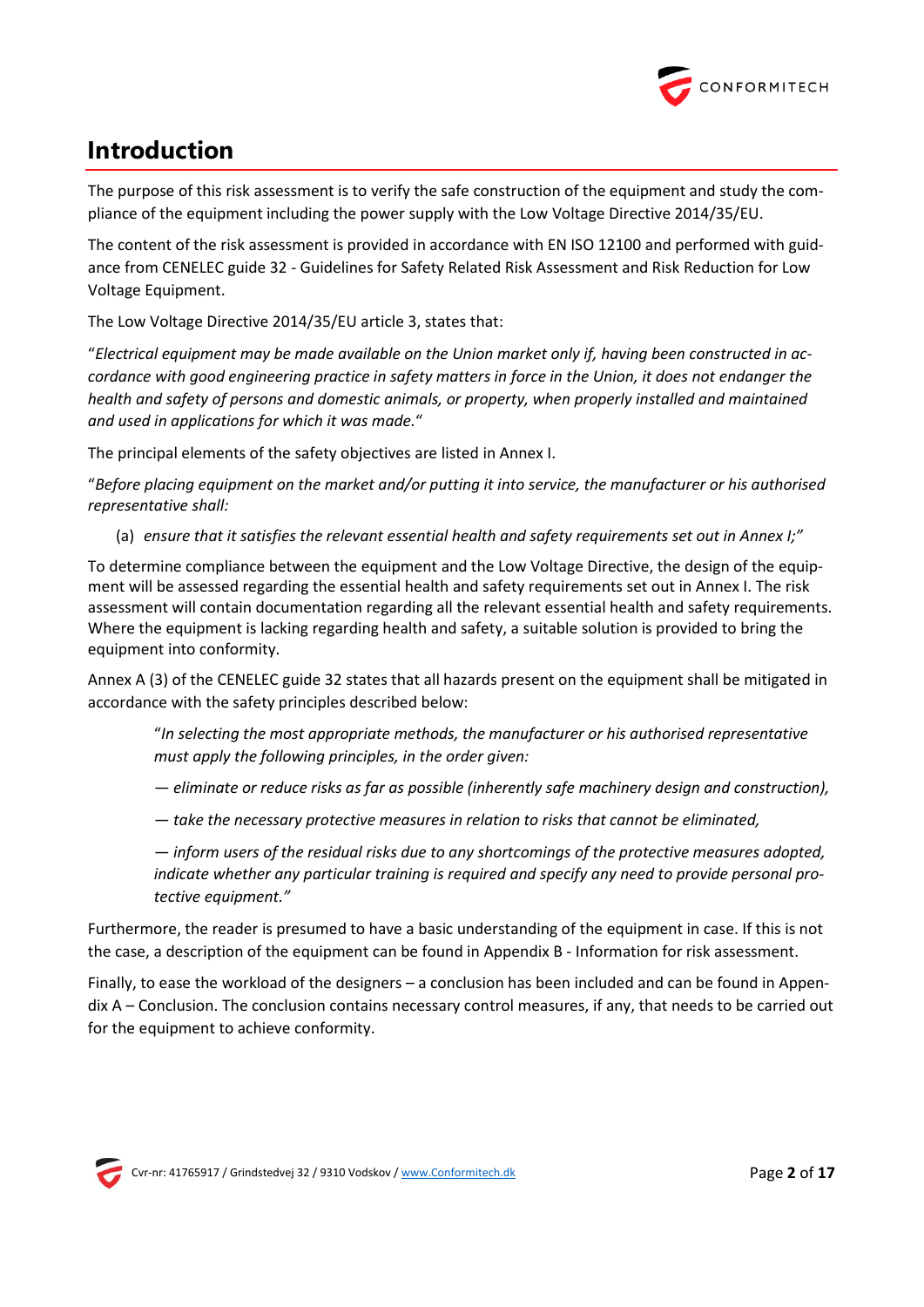

# <span id="page-3-0"></span>**Determination of limits of equipment**

The following information has been included in accordance with EN ISO 12100 section 5.3. This clause will determine the limits of the equipment in all the applicable phases. All content of this clause is a prerequisite for the validity of the risk assessment.

# <span id="page-3-1"></span>**Use limits**

The equipment is intended for disinfecting used face masks. The functionality of the equipment is limited to the intended use.

# *Operating modes and intervention procedures*

The following operating modes and intervention procedures have been identified on the equipment:

#### **Normal mode:**

The equipment is used for disinfecting used face masks by using UV illumination.

When bacteria or another type of microbe is exposed to certain types of UV light, these bacteria and virus are killed. When the face masks have been disinfected with UV light, they are no longer categorized as hazardous waste and can be recycled.

# **Intervention procedure for maintenance or repair:**

When service is required – the technician shall ensure, that the electrical supply is disconnected.

# *User area and personnel*

The equipment will operate in public institutions, e.g., at hospitals, clinics, and medical practices. It can be nondomestic area.

The equipment is used by all persons with the knowledge of the functionality of the equipment. Any disabilities and handicaps do not necessarily exclude any users.

# *Level of training, experience, or ability*

The following personnel and required training/experience levels have been identified for the equipment:

# **Operator/maintenance personnel**

Operators are expected to have read and understood the user manual.

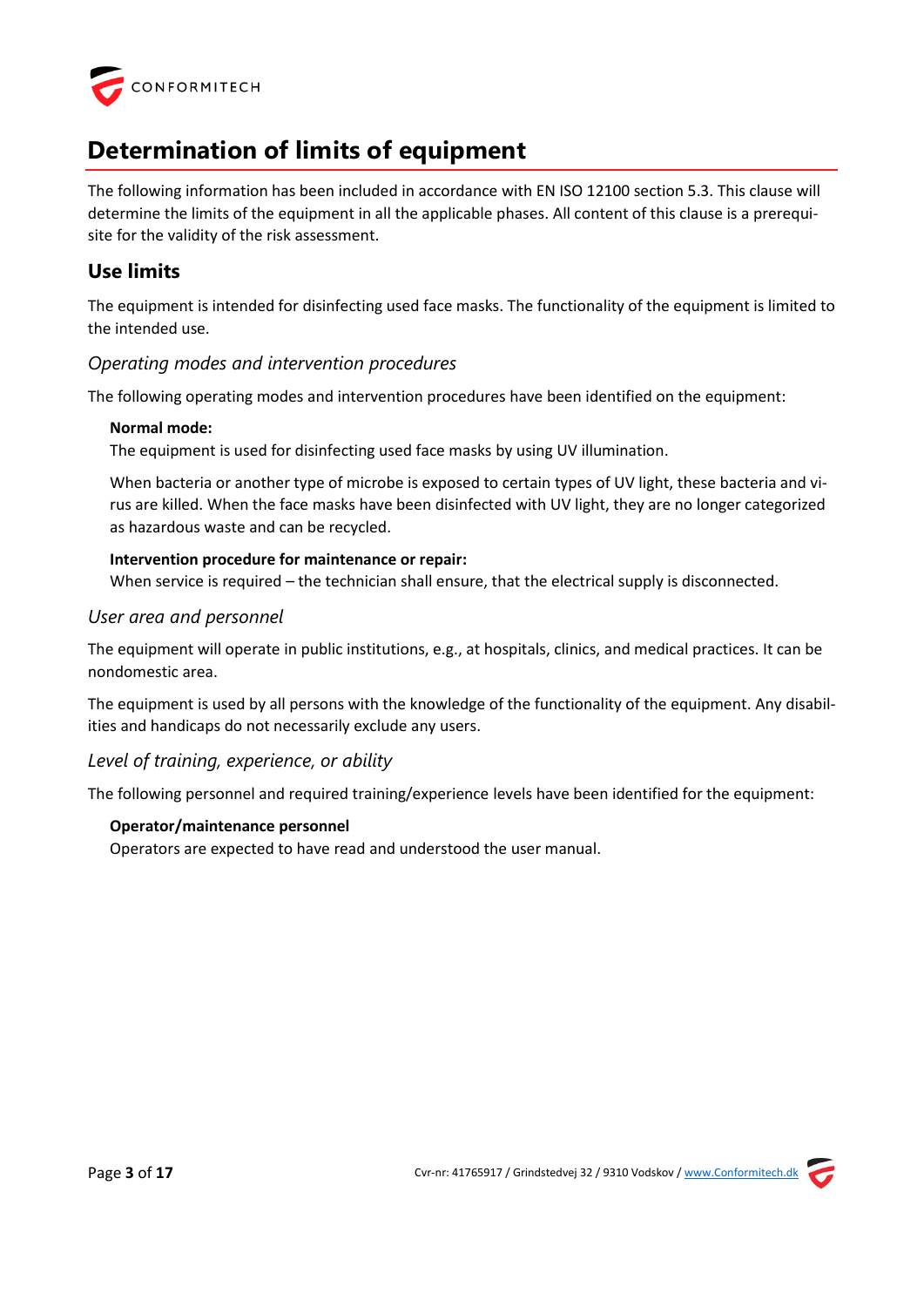

# <span id="page-4-0"></span>**Space limits**

The following space limits are mentioned for the purpose of general safety for all personnel. Space limits are intended for improving emergency egress and ergonomics.

# **Space requirements for persons interacting during operation or maintenance**

Personnel interacting with the equipment on a daily basis shall be provided with enough space to stand upright with a minimum head-height of 2100 mm in accordance with EN ISO 14122-2 section 4.2.2.

# **Human interaction**

The user shall provide enough space around the equipment for an operator to use the equipment in an ergonomic position between 500 mm and 1700 mm above the working surface in accordance with EN ISO 14122-2 section 4.2.1.

# **Equipment power-supply interface**

The user shall provide enough space around the equipment for the power supplies to be installed in close proximity to the equipment, without breaking any of the abovementioned space requirements.

# <span id="page-4-1"></span>**Time limits**

The users of the equipment shall comply with the following time limits and service intervals to maintain the validity of the risk assessment.

# **Lifetime of equipment and/or components taking intended and unintended use into account**

The equipment is expected to run indefinitely but this risk assessment is based on a 20-year lifetime. That means that the equipment shall be subject to a new risk assessment after 20 years to determine whether components shall be changed or not.

#### **Recommended service interval**

Key service intervals shall be included in the user manual. It is a prerequisite for this risk assessment that the service intervals for all components are maintained in accordance with the supplier's datasheets, user manuals etc.

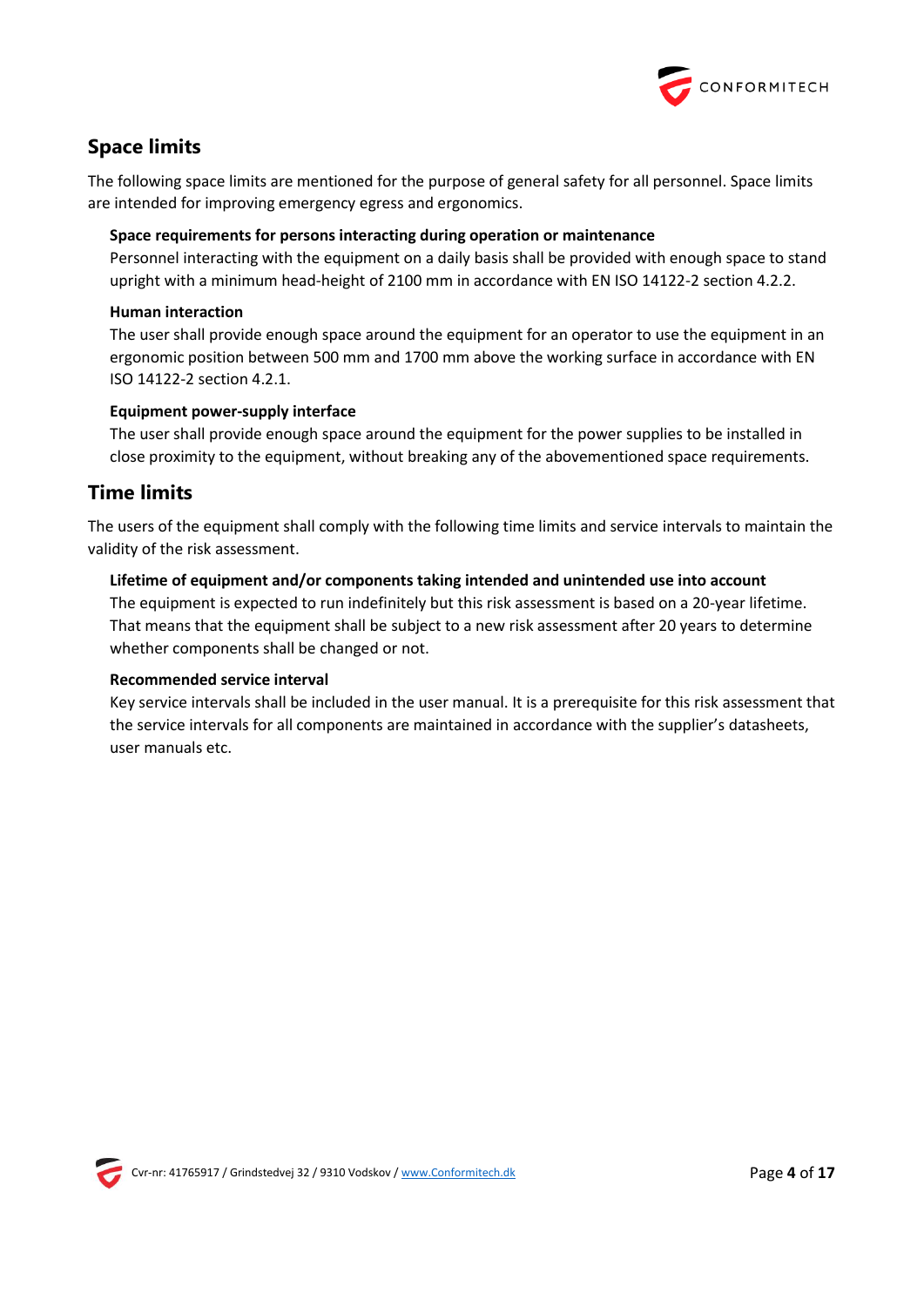

# <span id="page-5-0"></span>**Other limits**

The following properties, limits and demands are prerequisites for the validity of the risk assessment.

# **Environmental**

The prerequisites for the environmental values are found in the below table:

| Property                    | Value and unit if applicable     |
|-----------------------------|----------------------------------|
| Area                        | Indoor                           |
| Temperature range           | $-5^{\circ}$ C - 40 $^{\circ}$ C |
| Allowable relative humidity | min. 20 % - max. 80 %            |

# **Housekeeping**

A regular level of cleanliness is required. The equipment is not prone to malfunctioning due to minor dust accumulation. Spillage of product etc. shall be cleaned immediately. If required, the equipment shall be installed in a hygienic environment to ensure sterile production.

# **Properties of materials to be processed**

The equipment will handle used face masks for recycling.

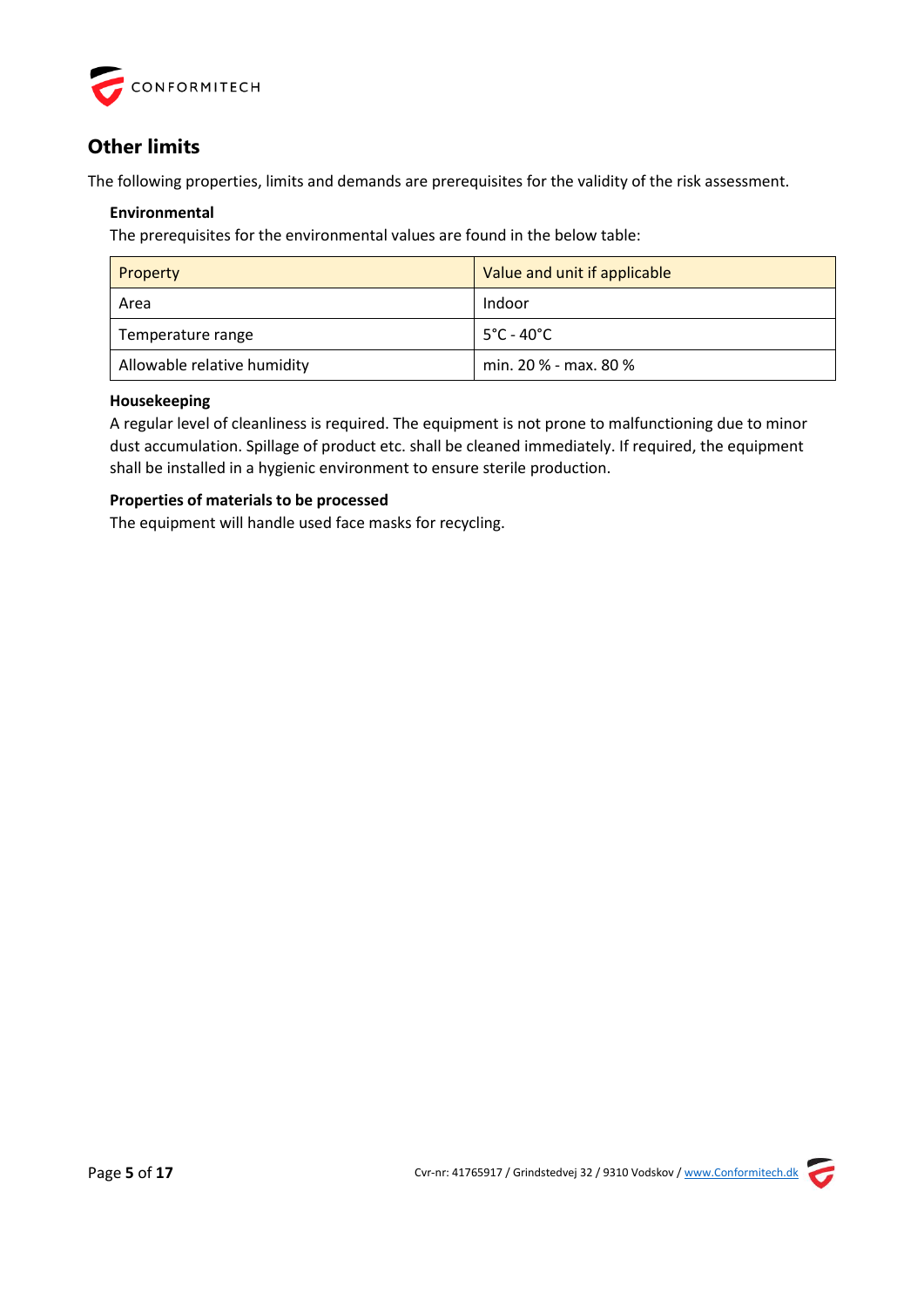

# <span id="page-6-0"></span>**Hazard identification**

To evaluate the design of the equipment, all hazards shall be identified in accordance with EN ISO 12100. To identify all the hazards on the equipment, all phases of the equipment are to be revised. Hazards that arise during rare scenarios or certain phases, tasks or malfunctions are all to be included.

Primarily, alongside Annex B of EN ISO 12100, the following is taken into account when determining hazards present:

# **a) Human interaction during the whole life cycle of the equipment**

- a. Setting
- b. Testing
- c. Teaching/programming
- d. Process/tool changeover
- e. Start-up
- f. All modes of operation
- g. Feeding the equipment
- h. Removal of product form the equipment
- i. stopping the equipment
- j. stopping the equipment in case of emergency
- k. recovery of operation from jam or blockage
- l. restart after unscheduled stop
- m. fault-finding/troubleshooting (operator intervention)
- n. cleaning and housekeeping
- o. preventive maintenance
- p. corrective maintenance

# **b) Possible states of the equipment**

- a. the equipment performs the intended function (the equipment operates normally)
- b. the equipment does not perform the intended function (i.e., it malfunctions) due to a variety of reasons

# **c) Unintended behaviour of the operator or reasonably foreseeable misuse of the equipment**

- a. loss of control of the equipment by the operator (especially for hand-held or mobile equipment),
- b. reflex behaviour of a person in case of malfunction, incident, or failure during the use of the equipment,
- c. behaviour resulting from lack of concentration or carelessness,
- d. behaviour resulting from taking the "line of least resistance" in carrying out a task,
- e. behaviour resulting from pressures to keep the equipment running in all circumstances, and
- f. behaviour of certain persons (for example, children, disabled persons).

To decrease repetitiveness, the explanations of the specific hazard scenarios are included in the clause "Risk estimation, evaluation and reduction".

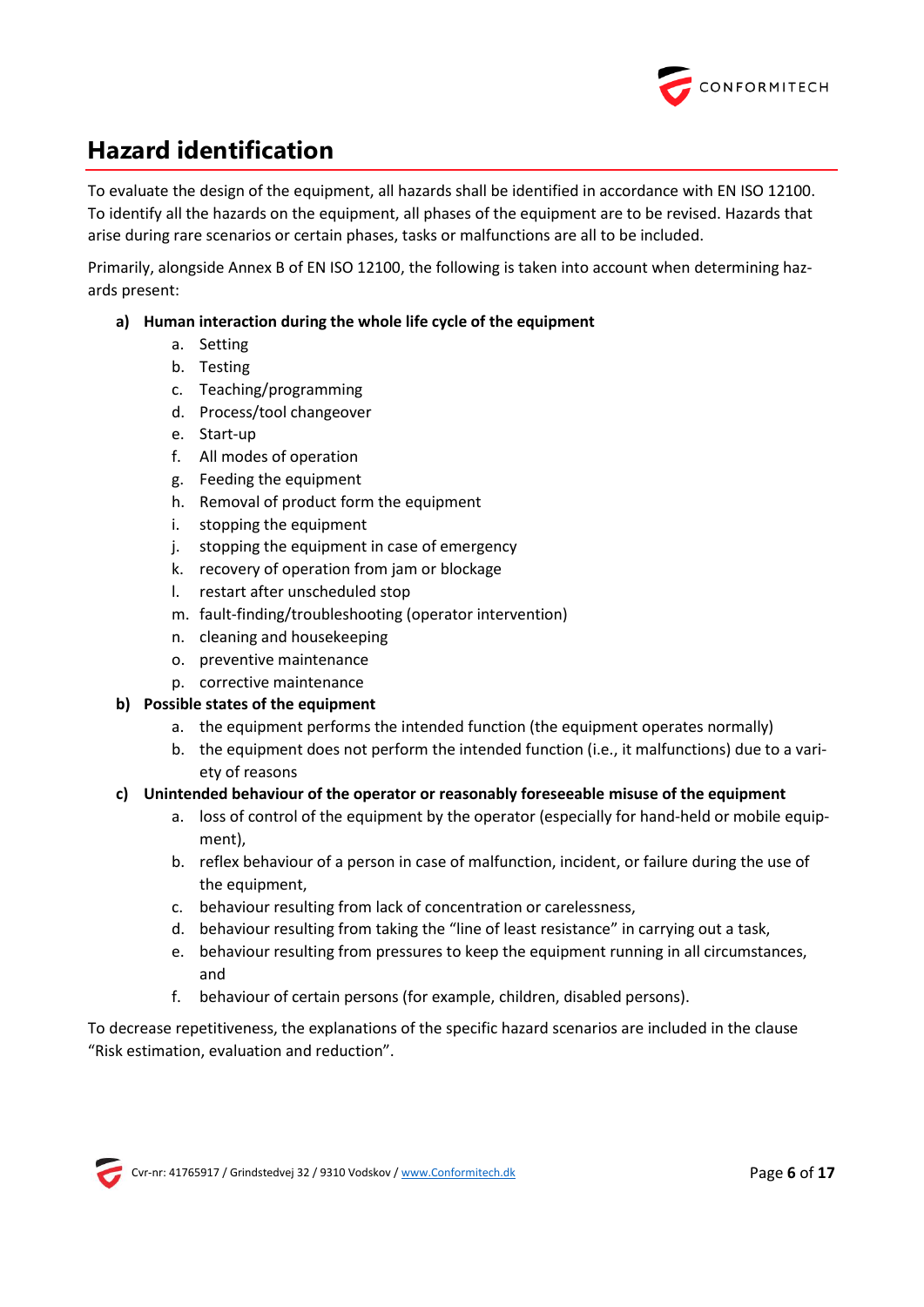

# <span id="page-7-0"></span>**Risk estimation, evaluation, and reduction**

This clause includes a complete hazard identification. Every hazard identified will contain:

# **1. Risk estimation**

This part analyses the extent of the possible accident. Thus, evaluating the severity of the potential harm and the probability of occurrence. The probability of occurrence is a function of

- a. The exposure of person(s) to the hazard
- b. The occurrence of a hazardous event, and
- c. The technical and human possibilities to avoid or limit the harm

# **2. Risk evaluation**

After estimating the risks, an evaluation is to be carried out to determine whether a risk reduction is necessary or not. The evaluation is based on:

- a. Comparable equipment
- b. Harmonized C-standards

# **3. Risk reduction**

If the equipment is lacking in regard to the directive – a risk reduction / design change has to be implemented. The risk reduction will, as described in Introduction, be based on the principles of Annex A (3) of the CENELEC guide 32.

All the hazards are presented with a reference number (starting from 1) and the respective section of the CENELEC guide 32 Annex A, which applies.

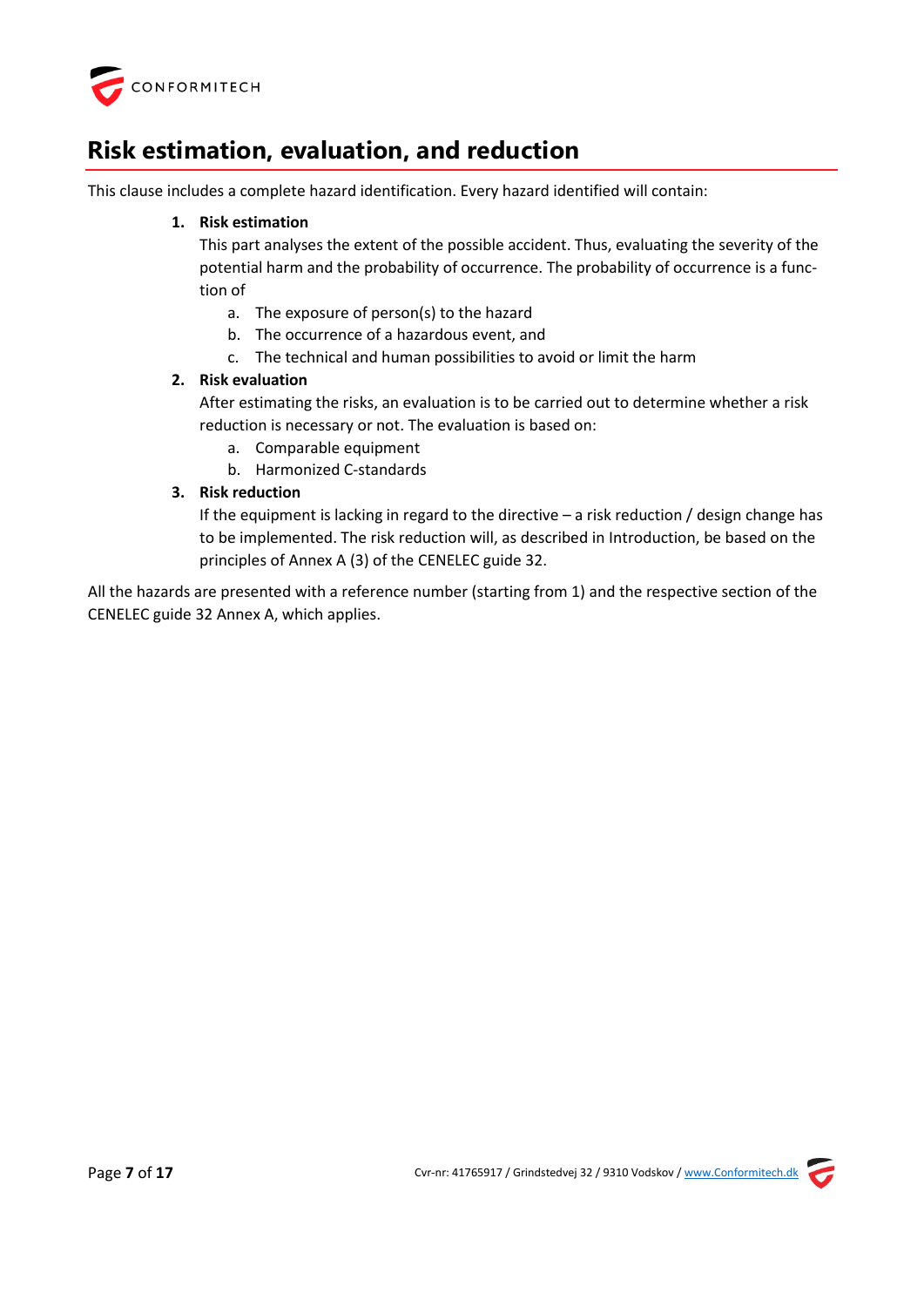

# <span id="page-8-0"></span>1. Risks associated with against electrical hazards – A.4

#### **Hazard and risk estimation**

Use of incorrect connection of supply voltage, current or frequency. Using an incorrect voltage, current or frequency, the components may malfunction and possibly catch fire.

In case of contact with conductive parts, people may suffer from electrical shock, which may cause internal burns, heart failure and death.

In particular, the equipment shall provide adequate protection against electrical hazards, arising from:

- a) leakage current;
- b) energy supply;
- c) stored charges;
- d) arcs;
- e) electric shock;
- f) burns.

#### **Risk evaluation and reduction**

The electrical design has been carried out according to EN 60598-1:2015 - Luminaires - Part 1: General requirements and tests. The design has been verified by the notified body UDEM and signed in the certificate M.2020.206.C5150.

The equipment is designed within electrically insulating material and are to be opened with a tool before accessing live parts.

Cable terminals and cable are fitted with strain relief clamp and mounted with good engineering practice.

The manufacturer informs the user of the voltage, current, frequency and IP-class that the equipment is connected to. This information must be provided at the nameplate, the technical documentation, and the instruction manual.

The luminaires are marked according to EN 60598-1 section 3.2:

**Product name: Wall-mounted** sterilizer Item No.: LYL-BGSSJQ-11 Voltage: AC220V Power: 10W **Product type: Ozone free Attention: When UV larmp is** working, people, animals and plants should not be present.

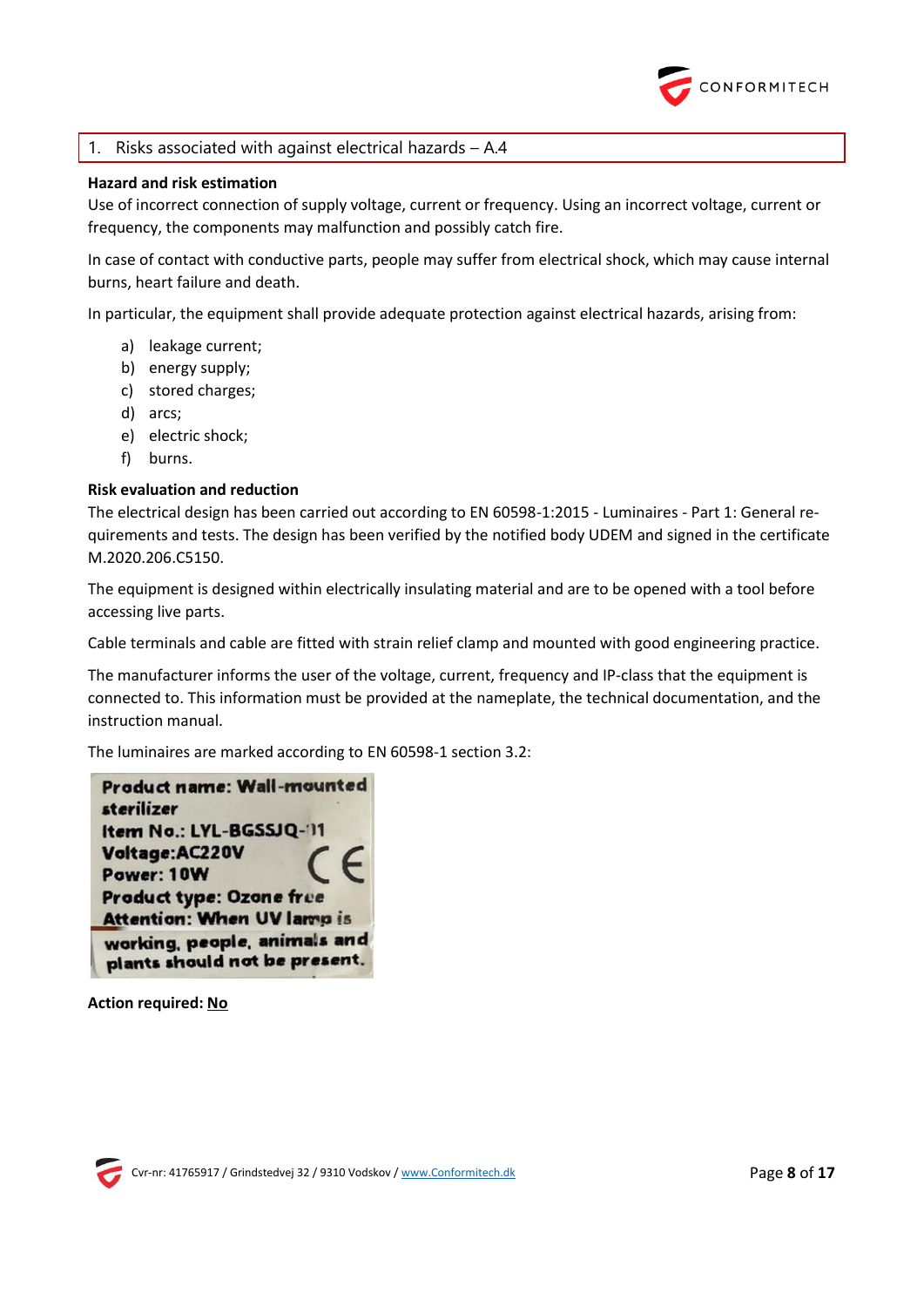

#### <span id="page-9-0"></span>Risks associated with instability  $-$  A.5.a

#### **Hazard and risk estimation**

The equipment tips and overturns. Persons may be hit by falling equipment.

#### **Risk evaluation and reduction**

The equipment is sufficiently stable to prevent it from tipping over, disassembling, or causing uncontrolled movements during any action to which the equipment is subjected.

The weight of the container is approximately 12-13 Kg.

The instructions state that:

The equipment shall be placed stably on a flat surface.

#### **Action required: No**

<span id="page-9-1"></span>3. Risks associated with break-down during operation – A.5.b

#### **Hazard and risk estimation**

The equipment cannot withstand the mechanical impacts that it is exposed to during normal use. Live parts can be available for direct or indirect contact, which can lead to electric shock with additional injuries.

#### **Risk evaluation and reduction**

The equipment is estimated to withstand the expected mechanical impacts during operation.

#### **Action required: No**

<span id="page-9-2"></span>4. Risks associated with inadequate surfaces, edges, or corners – A.5.d

#### **Hazard and risk estimation**

Rough surfaces, sharp edges, and corners throughout the equipment extent. Contact with rough surfaces, sharp edges and corners can cause injuries to operators.

#### **Risk evaluation and reduction**

All surfaces are smooth, and edges are rounded, i.e. There are no rough surfaces or sharp corners accessible.

#### **Action required: No**

<span id="page-9-3"></span>

| 5. Risks associated with vibration $-$ A.5.f |  |
|----------------------------------------------|--|
|----------------------------------------------|--|

#### **Hazard and risk estimation**

Loose wires or electrical components due to the vibrations that the socket outlets and junction boxes are exposed fore. Exposed parts, interfaces and metallic parts may be energized, which can lead individuals who touches those parts, electric shock.

#### **Risk evaluation and reduction**

The equipment and its connections are suitable to withstand the vibrations to which it may be exposed during normal use. All components in junction box are, securely and firmly fitted.

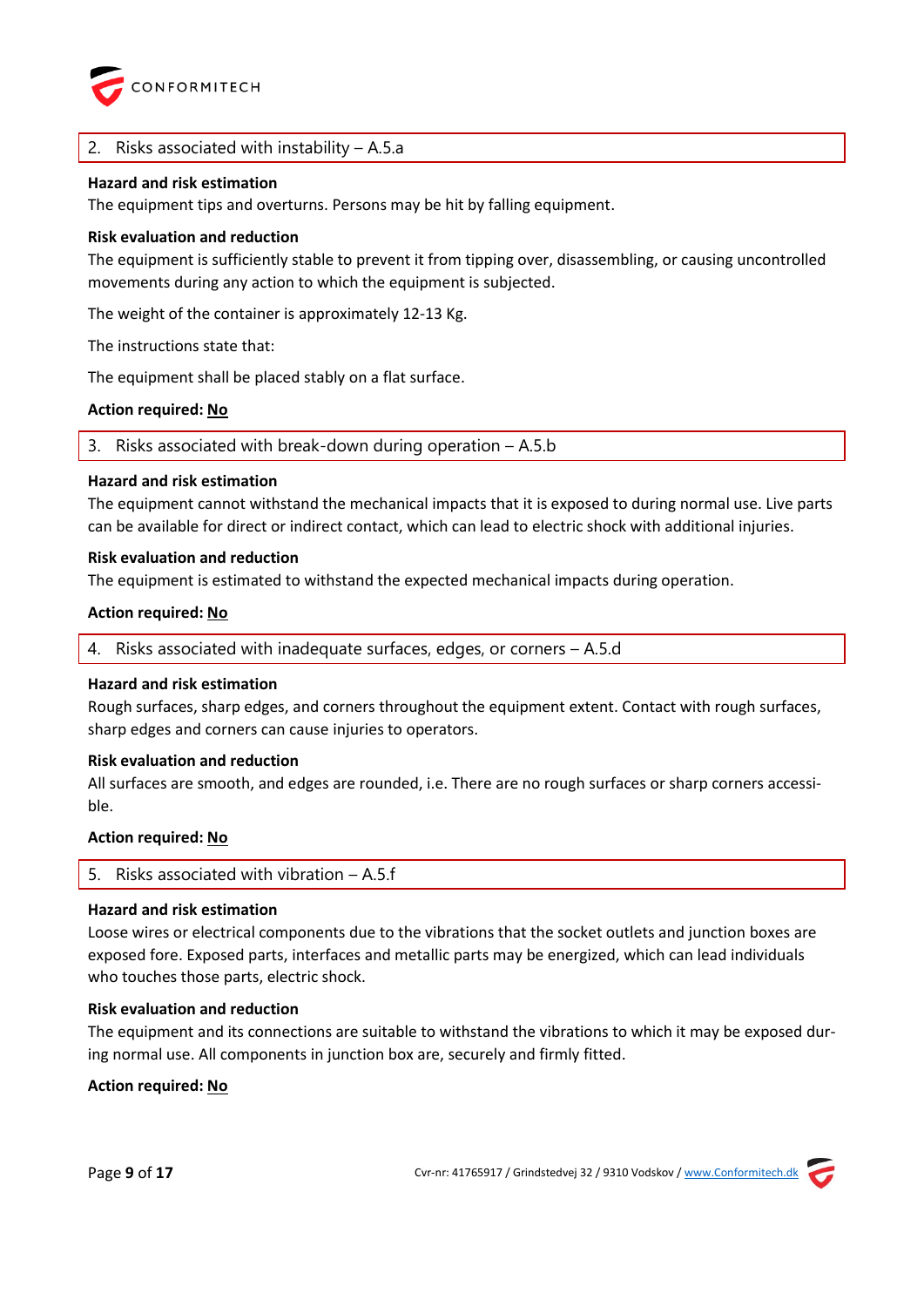

# <span id="page-10-0"></span>6. Risks associated with improper fitting of parts – A.5.g

#### **Hazard and risk estimation**

Danger of incorrect assembly of cables. Connecting incorrect voltage to components can result in mechanical or electrical injuries.

#### **Risk evaluation and reduction**

The instructions give information on replacement of fluorescent tubes.

#### **Action required: No**

<span id="page-10-1"></span>7. Hazards arising from electric, magnetic, and electromagnetic fields, other ionizing and non – ionizing radiation / Electric, magnetic, or electromagnetic disturbances – A.6.3 / A6.4

#### **Hazard and risk estimation**

Electromagnetic radiation from or to external sources may affect the operation of the equipment and ultimately affect the health and safety of persons. Electromagnetic noise may cause malfunction of the equipment other equipment nearby.

#### **Risk evaluation and reduction**

The electrical equipment requires immunity and emission test unless the following conditions are fulfilled:

- The incorporated devices and components comply with the EMC requirements for the intended EMC environment specified in the relevant product standard.
- The electrical installation and wiring are consistent with the instructions provided by the supplier of the devices and components with the regard to the mutual influences.

#### Solution example:

By solely using CE-marked products and installing them in accordance with the supplier's instructions the equipment will be in accordance with the abovementioned requirements.

#### **Action required: No**

#### <span id="page-10-2"></span>8. Optical radiation – A.6.5

#### **Hazard and risk estimation**

Exposure to UV light can over time cause photochemical damage and thermal damage to the eyes and erythema to the skin.

#### **Risk evaluation and reduction**

The variation of ultraviolet used in this equipment is the type UVC (100-280 nm).

The equipment is designed and constructed so that exposure to hazardous optical radiation does not occur.

The light source is placed within the container and the lid is locked with a padlock to restrict access.

Therefore, personnel are during normal operation not exposed to optical radiation exceeding the limits in accordance with Directive 2006/25/EC - minimum health and safety requirements regarding the exposure of workers to risks arising from physical agents (artificial optical radiation).

On the equipment a warning sign against optical radiation shall be fitted.

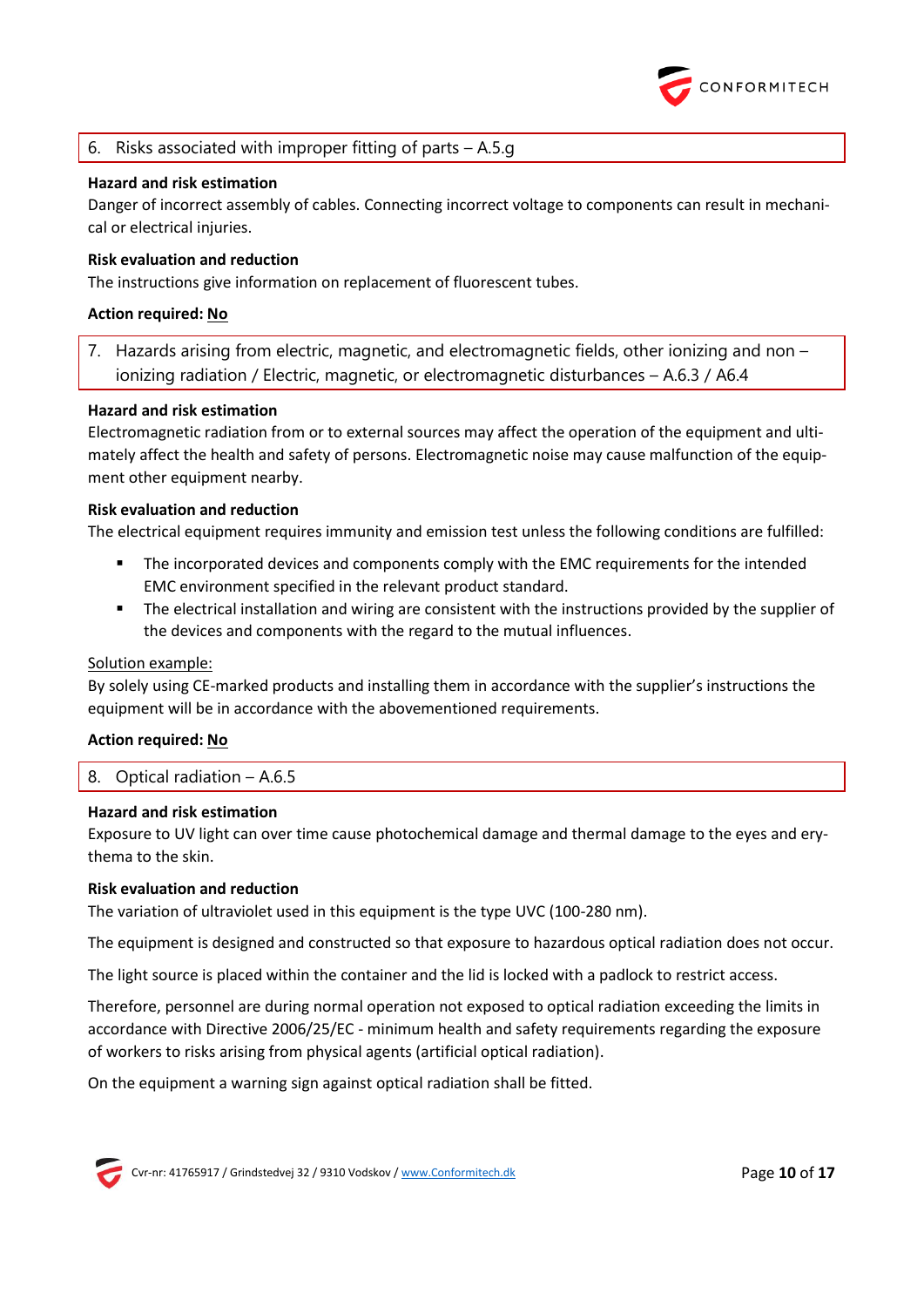



#### **Risk of optical radiation**

Inside the container, there is a risk of optical radiation.

Be sure to disconnect the equipment before opening the container.

# **Action required: No**

#### <span id="page-11-0"></span>9. Temperature – A.6.6

#### **Hazard and risk estimation**

Components that becomes hot during operation. Contact to the hot surfaces can cause, burn, discomfort and result in sudden movements to avoid burns.

#### **Risk evaluation and reduction**

All components that might get hot are guarded within the light fixture and they cannot be reached.

The light source itself does not get hot during normal operation. A temperature at 40 °C was measured over a period of one hour.

# **Action required: No**

<span id="page-11-1"></span>10. Biological and chemical effects – A.6.8

# **Hazard and risk estimation**

Hazards can arise from:

- a) Microbiological causes such as pathogens, spoilage, micro-organisms, or toxins; for example, ingress or retention of bacteria, spores, viruses, yeasts, and moulds.
- b) Chemical causes including those from cleaning and disinfecting substances; for example, cleaning fluids.
- c) Foreign materials arising from raw materials, equipment, or other causes; for example, allergens, pests, metals, and materials used in the construction of the equipment.

#### **Risk evaluation and reduction**

The RoHS Directive requires heavy metals such as lead, mercury, cadmium or hexavalent chromium and flame retardants such as polybrominated biphenyls (PBB) and polybrominated diphenyl ethers (PBDE) to be replaced by safer alternatives. As none of the abovementioned materials are present – the equipment complies with the requirements of the RoHS Directive - 2011/65/EU.

When the biological organisms in the used face masks are exposed to deep UV light in the range of 200 nm to 300 nm it is absorbed by DNA, RNA, and proteins.

Absorption by proteins can lead to rupture of cell walls and death of the organism. Absorption by DNA or RNA (specifically by thymine bases) is known to cause inactivation of the DNA or RNA double helix strands through the formation of thymine dimers. If enough of these dimers are created in DNA, the DNA replication process is disrupted, and the cell cannot replicate.

The microbiological hazards are eliminated as a result.

#### **Action required: Yes**



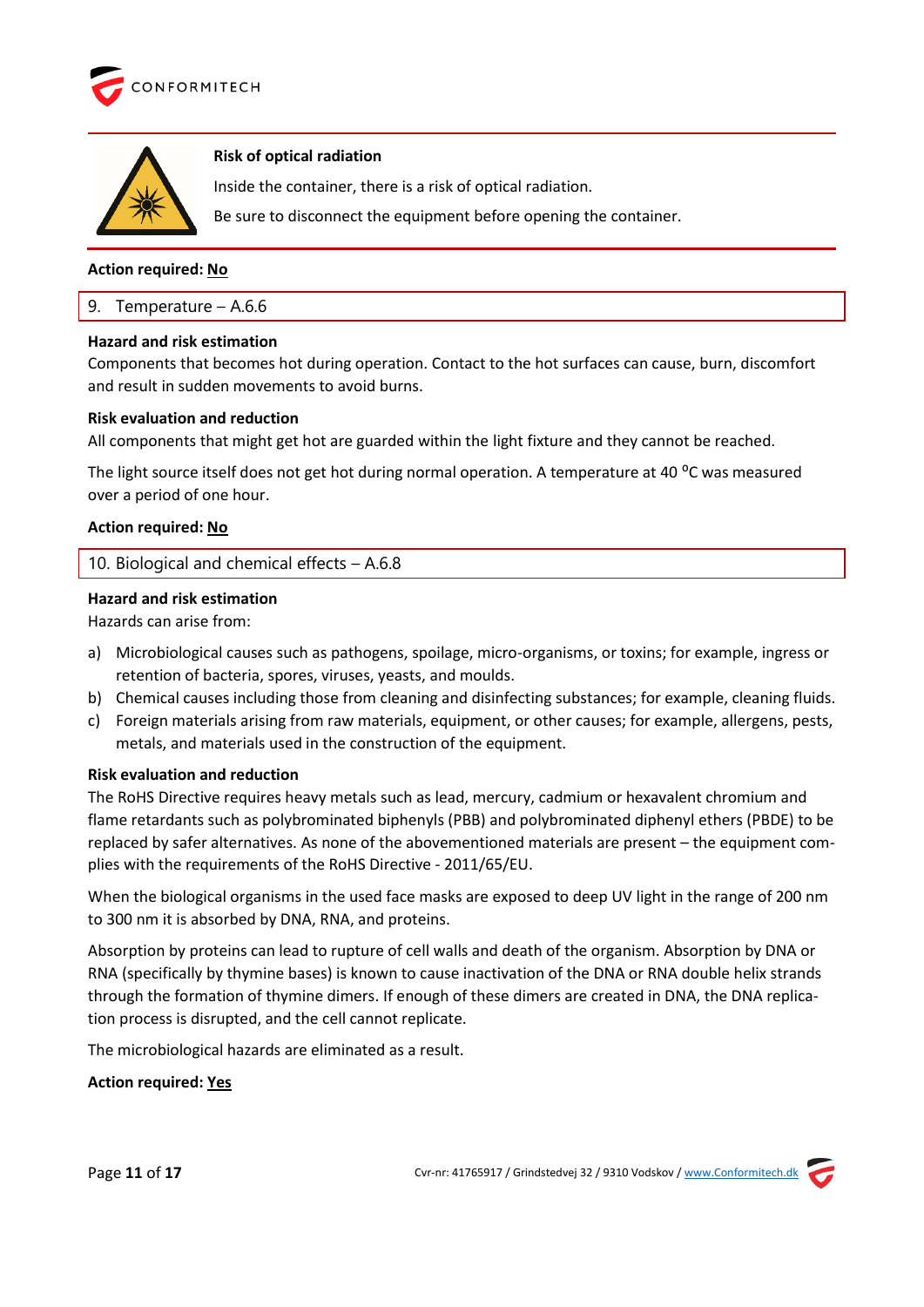

Warning against hazardous waste must be affixed to the container.



#### **Warning - Hazardous waste**

Contact with non-disinfected face masks can result in contact with viruses and bacteria.

When emptying the equipment, the operator must ensure the following general instructions:

• Use of personal protective equipment



#### **Safety gloves**

Wear safety gloves when emptying the equipment.



# **Face mask**

Use face mask when emptying equipment.

#### <span id="page-12-0"></span>11. Connection to and interruption from power supply – A.6.12

#### **Hazard and risk estimation**

Inadequate means or inappropriate means of disconnection engenders hazards like exposed live parts.

#### **Risk evaluation and reduction**

The equipment is installed with a plug/socket for a flexible cable supply.

The interruption and/or the re-establishment after an interruption of the power supply to the equipment does not lead to dangerous situations.

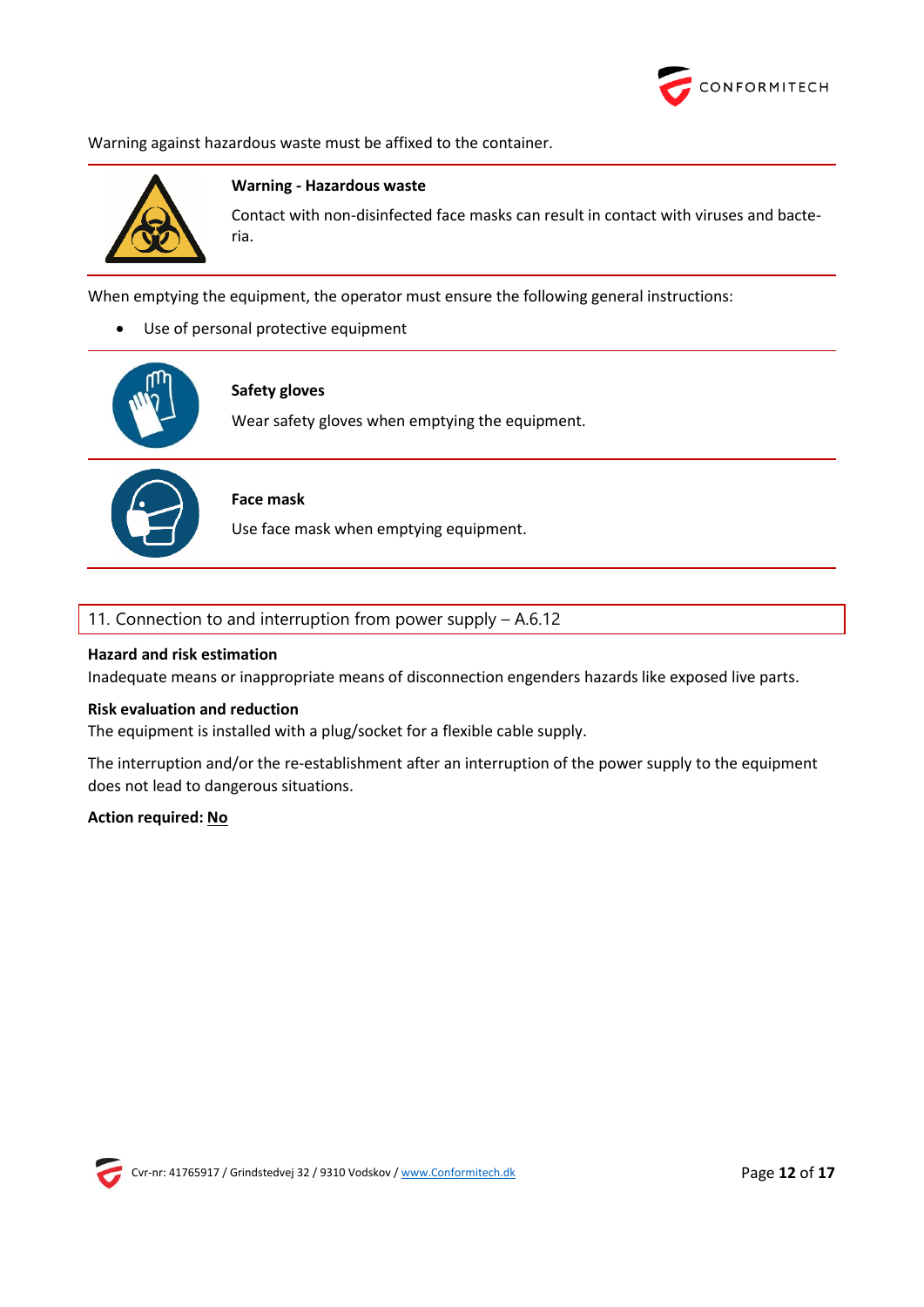

# <span id="page-13-0"></span>12. Equipment design – A.7.2

#### **Hazard and risk estimation**

The equipment is not manufactured in the same way each time, which can cause an error production of the equipment and the user can get an electric shock.

#### **Risk evaluation and reduction**

The equipment is designed and constructed to be safe and reliable to prevent hazards arising, in particular so that:

- a) it can withstand normal use in foreseeable environmental conditions, including electric, magnetic, and electromagnetic disturbances considered as relevant in the product EMC standard or generic EMC standard.
- b) it can withstand reasonably foreseeable misuse.
- c) errors in logic will not cause hazards.
- d) interruptions or normal fluctuations in the power supply will not cause hazards.

To ensure the production quality of the equipment a quality management system is used, for the production hereof.

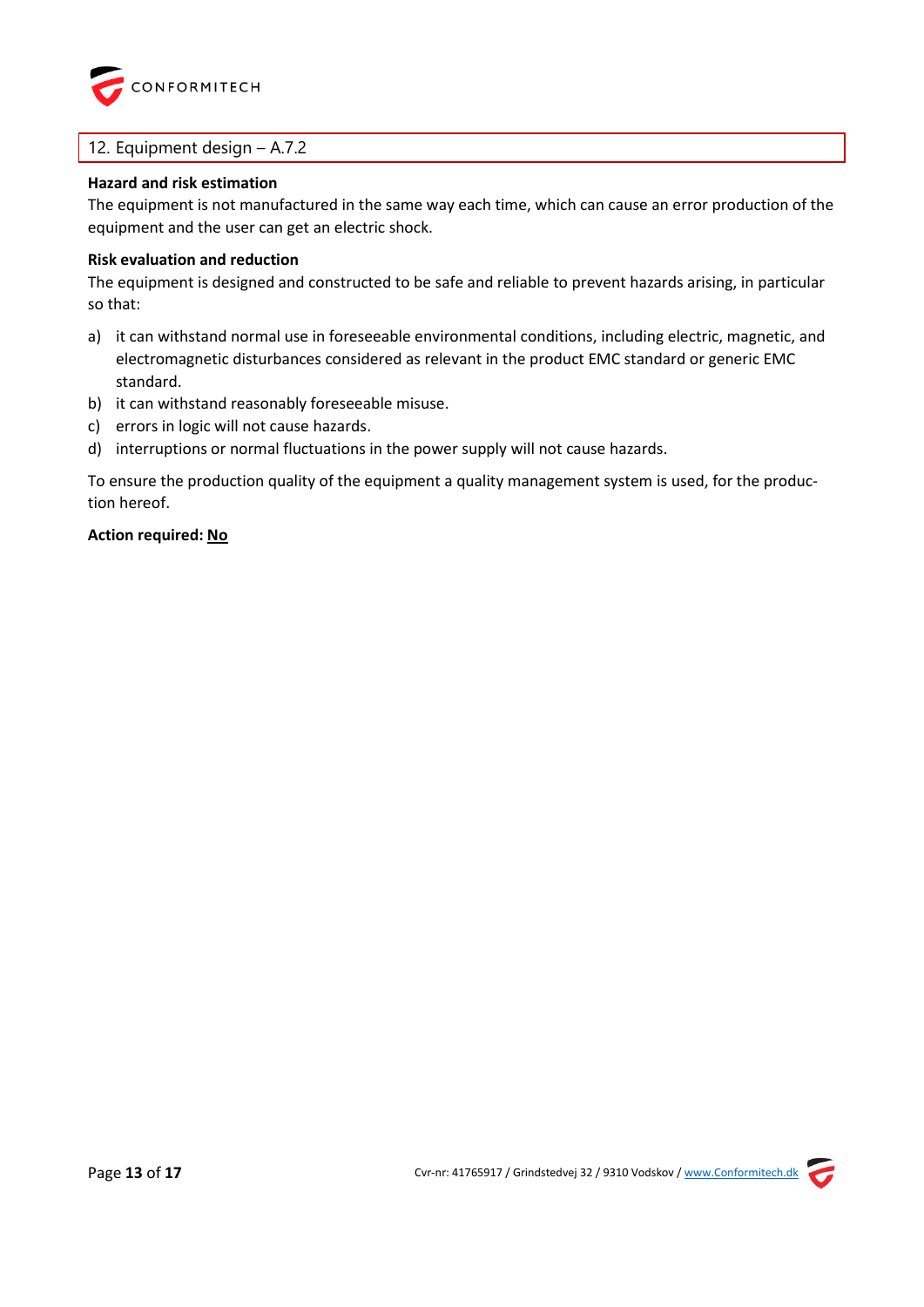

# <span id="page-14-0"></span>**Appendix A – Conclusion**

This appendix serves as a conclusion to the clause [Risk estimation, evaluation,](#page-7-0) and reduction. All the below mentioned bullet points refers to the corresponding reference number in the risk analysis, which require an action to achieve conformity.

In numerical order – the following hazards require action:

# **Hazard 10:**

Warning against hazardous waste must be affixed to the container.

When the abovementioned hazard has been brought into conformity and the manufacturer has fulfilled the remaining requirements listed in Annex III, Module A in the Low Voltage Directive, the equipment is ready to be put on the market.

Annex III of the Low Voltage Directive states the remaining tasks:

- ensure that it satisfies the relevant essential health and safety requirements set out in Annex I;
- *ensure that the technical documentation referred to in Annex III, section 2 where applicable, contain at least the following elements:*
	- *a) a general description of the electrical equipment.*
	- *b) conceptual design and manufacturing drawings and schemes of components, sub-assemblies, circuits, etc.*
	- *c) descriptions and explanations necessary for the understanding of those drawings and schemes and the operation of the electrical equipment.*
	- *d) a list of the used harmonised standards.*
	- *e) results of design calculations made, examinations carried out, etc.; and*
	- *f) test reports.*
- *CE marking and EU declaration of conformity*
	- *-* affix the CE marking
	- *-* draw up a written EU declaration of conformity in accordance with Annex IV

Both the requirements for the instructions and the marking can be found in [Appendix C](#page-17-0) – Marking and In[formation](#page-17-0) .

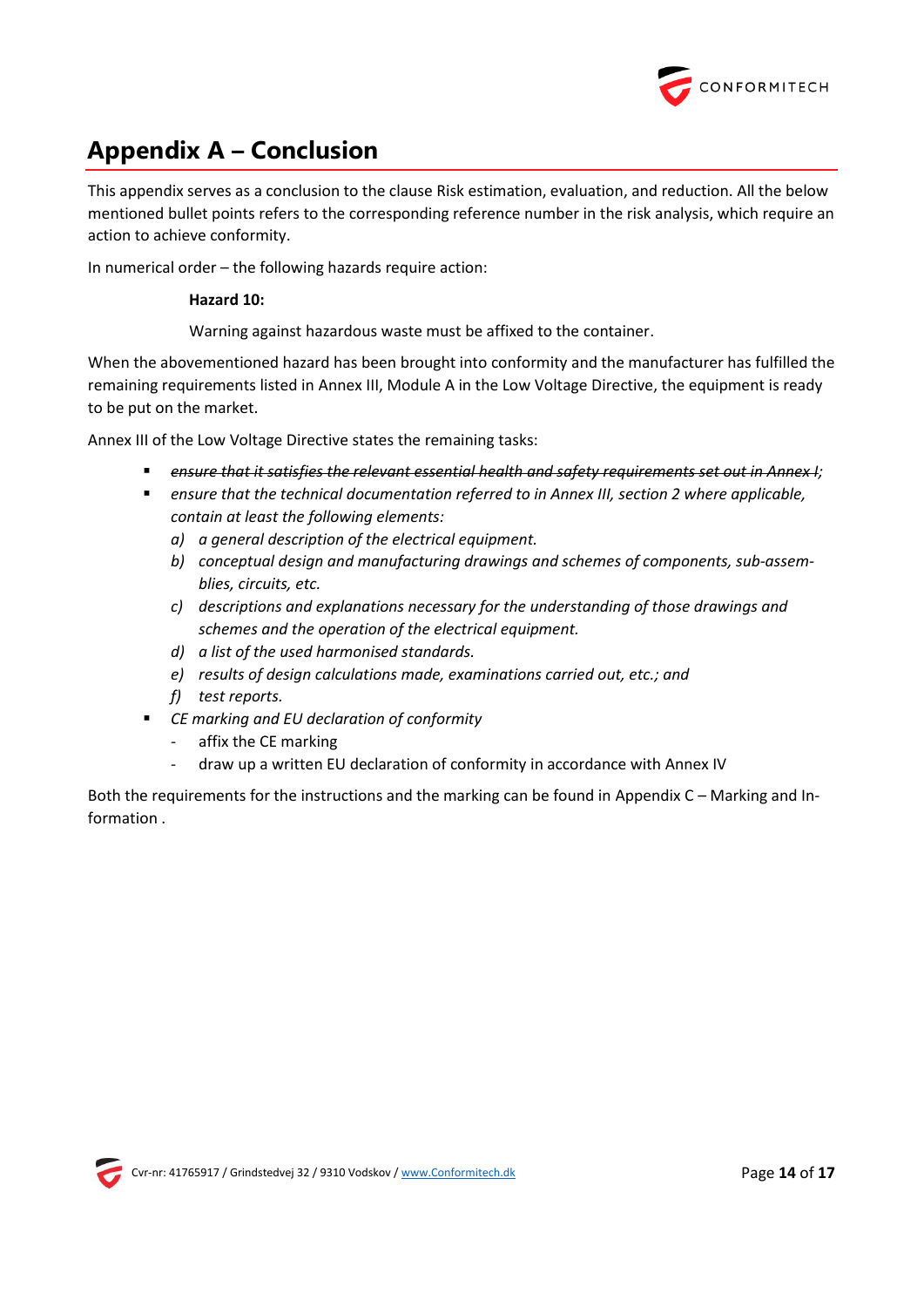

# <span id="page-15-0"></span>**Appendix B - Information for risk assessment**

The following information has been included to provide the reader with a basic understanding of the equipment, regulations, and standards applicable, experiences and ergonomic principles in accordance with EN ISO 12100 section 5.2.

# **Related to equipment description**

The equipment subject for the risk assessment is recycling bin for disinfecting used face masks by using UV illumination. The functionality of the equipment is limited to the intended use.

# User specifications

The intended users of the equipment are people in public institutions, e.g., at hospitals, clinics, and medical practices. It can be nondomestic area.

# Equipment specifications

The following equipment specifications consists of primary components, functionality, and phases.

#### **The equipment consists of:**

- Recycle bin
- 2 pcs. Light fixture
- 2 pcs. UV light sources
- **Timer**
- Padlock

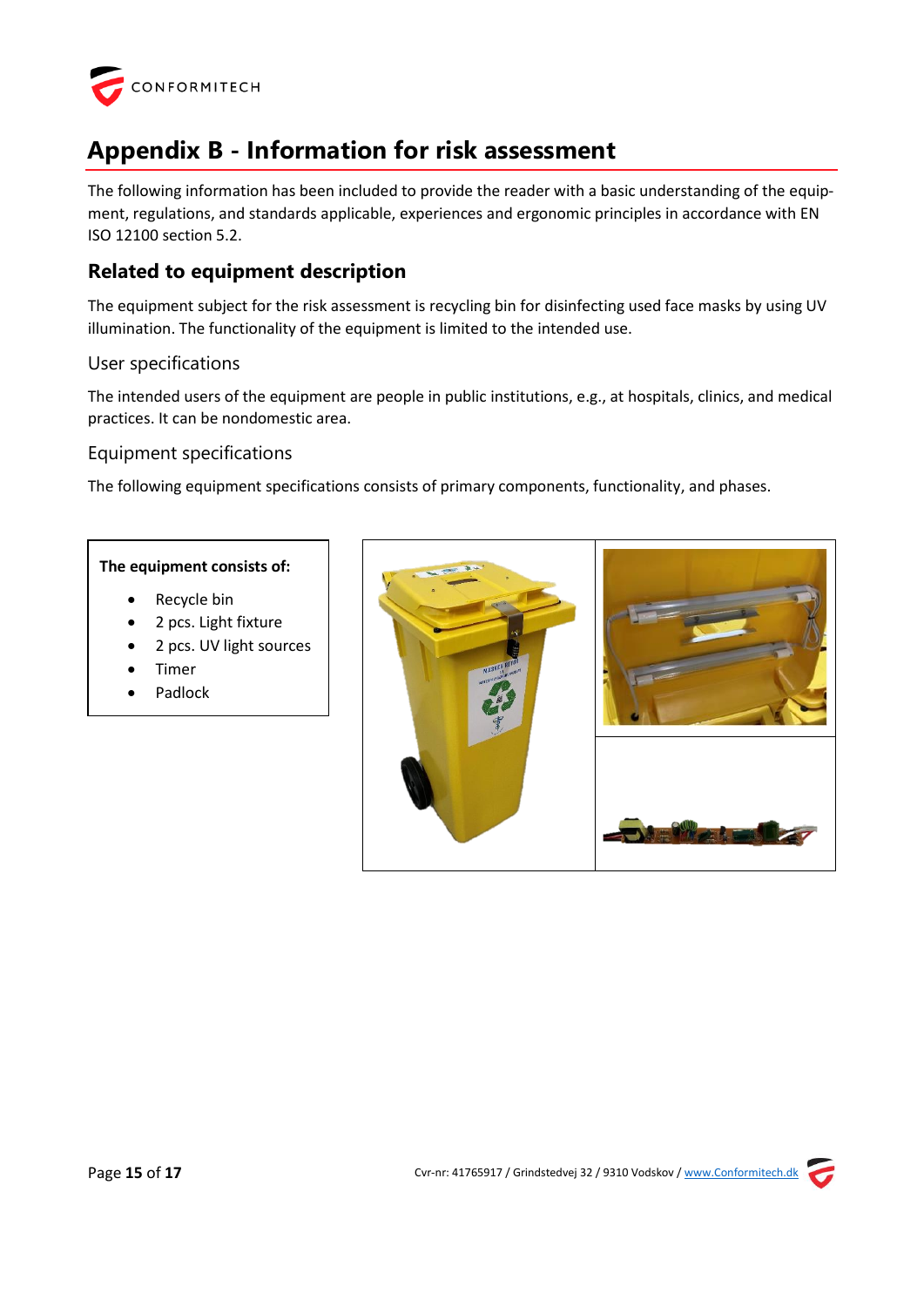

# **Functionality:**

When the biological organisms in the used face masks are exposed to deep UV light in the range of 200 nm to 300 nm it is absorbed by DNA, RNA, and proteins.

Absorption by proteins can lead to rupture of cell walls and death of the organism. Absorption by DNA or RNA (specifically by thymine bases) is known to cause inactivation of the DNA or RNA double helix strands through the formation of thymine dimers. If enough of these dimers are created in DNA, the DNA replication process is disrupted, and the cell cannot replicate.

# **Related to regulations, standards, and other applicable documents**

# Applicable regulations

The equipment is subject to the Low Voltage Directive 2014/35/EU as the voltage for the equipment is above 50 Vac or 75 Vdc.

# Relevant standards

| STANDARD REFERENCE STANDARD TITLE |                                                                                             | <b>TYPE</b> |
|-----------------------------------|---------------------------------------------------------------------------------------------|-------------|
| EN ISO 12100:2010                 | Safety of machinery - General principles for design - Risk assessment<br>and risk reduction | A           |
| EN 60598-1:2015                   | Luminaires - Part 1: General requirements and tests                                         |             |

Relevant technical specifications or safety data sheets

Test report-MICEZ-2007-031904-LVD

Test report-MICEZ-2007-031904-EMC

Datablad\_140l (1) (1)

Certificate: M.2020.206.C5150 & BCTCY2004000068C

# **Related to experience of use**

For relevant information regarding:

- 1. any accident, incident, or malfunction history of the actual or similar equipment
- 2. the history of damage to health resulting, for example, from emissions (noise, vibration, dust, fumes, etc.), chemicals used, or materials processed by the equipment
- 3. the experience of users of similar equipment and, whenever practicable, an exchange of information with the potential users.

See the harmonized standards listed above.